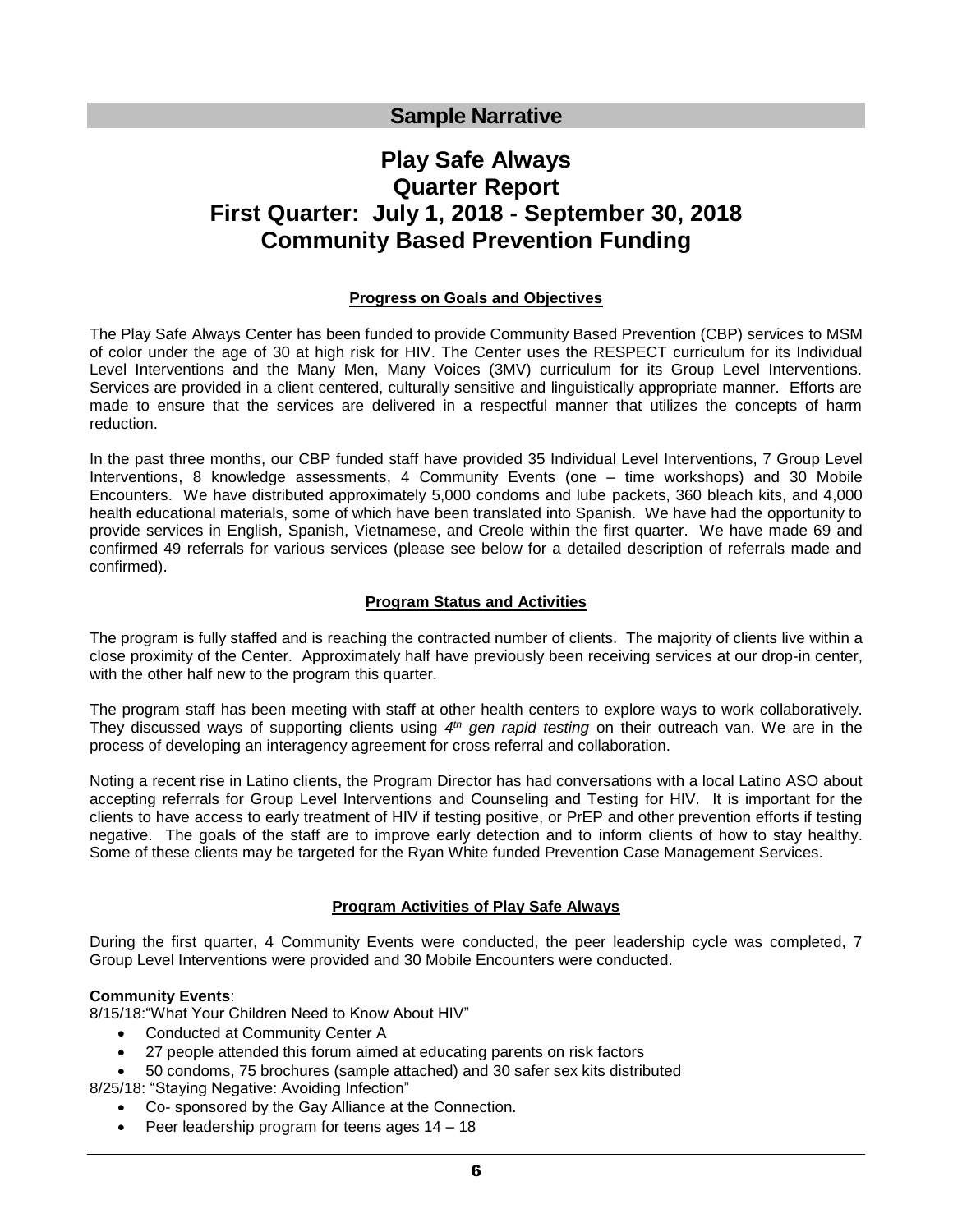- 24 people attended
- 50 condoms, 50 brochures (sample attached) and 40 safer sex kits distributed

9/5/18: "What is PrEP? Is It For Me?"

- Forum at Club Café
- 40 people attended this forum intended to raise awareness for MSM
- 100 condoms, 75 brochures distributed

9/17/18: "HIV: Yes, It's Still a Big Deal"

- Conducted at the Stanhope Drop-In Center
- 30 young MSMOC, aged 17 25 attended this session designed to increase risk factor awareness
- 50 brochures (sample attached) were distributed

# **Group Level Interventions**

During the first quarter, the agency recruited 10 MSMOC for the first cycle of 3MV. The sessions occurred on Thursdays, from 5 – 7:00pm at the Center's Drop-In space. The cycle began on 8/11/18 and concluded on 9/22/18. Of the 10 recruited, 8 successfully completed the cycle and attended all 7 sessions. A basic risk assessment was conducted at the beginning and end of the cycle (sample attached) and pre-post tests were conducted at the end of each session. A summary of the pre-post test results and basic risk factors for group participants was generated and is included with this report for your review. Findings indicated an increase in knowledge from session to session and an overall increase in knowledge from the start to completion of the cycle. Recruitment is underway for the next cycle of 3MV which will start in November.

# **Individual Level Interventions**

During the first quarter, the agency provided 35 ILI sessions with 15 unduplicated clients. Each of the clients has completed a comprehensive risk assessment and has developed an Individual Service Plan, complete with risk reduction goals and timelines for completion. A summary of the client risk factors is included for your review.

#### **Mobile Encounters**

During the first quarter, the agency conducted 30 Mobile Encounters reaching 600 members of the target population. Mobile Encounters occur three nights a week with the following schedule:

- Mondays: 9pm 1am @ the Back Bay Fens
- Wednesdays: 4pm 8pm @ Dudley Square and surrounding areas
- Fridays: 10pm 2am @ Club Nirvana

3,300 condoms and lube, 2,000 pieces of educational materials and 200 bleach kits were distributed.

During the first quarter clients were assisted with the following services through referral:

|                                  | Made: | Confirmed: |  |
|----------------------------------|-------|------------|--|
| Hepatitis A & B Vaccines         | 27    | 15         |  |
| <b>Substance Abuse Treatment</b> |       | 5          |  |
| <b>Mental Health Counseling</b>  | 6     | 5          |  |
| <b>Primary Medical Care</b>      |       | 4          |  |
| Detox                            |       | 5          |  |
| <b>Food Pantry</b>               |       | 3          |  |
| HIV Drug Assistance Program      |       |            |  |
| Housing                          | 8     | 6          |  |
| MassHealth                       |       | 2          |  |
| Peer Support Groups              |       | <u>3</u>   |  |
| Total:                           | 69    | 49         |  |

# **Personnel Status**

As previously noted, Melissa Miller has left us to take a position with the World Health Organization addressing the growth of the AIDS epidemic in Central America. She had been with the center for three years as the Program Coordinator. We will certainly miss her and wish her well in her future endeavors. We welcome Darren Johnson as her replacement. Darren is bilingual in Spanish and bicultural. He has previous experience